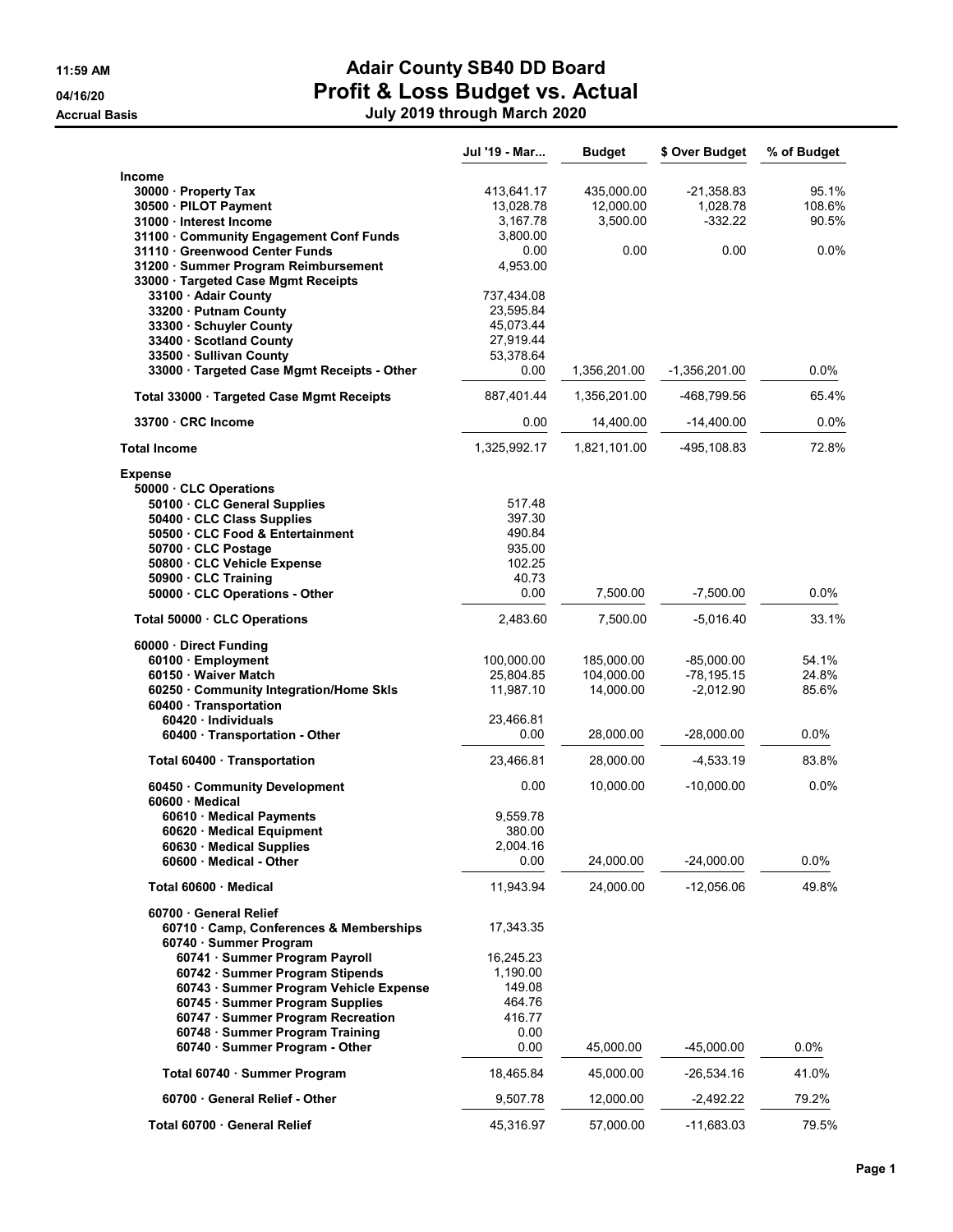|                                                                                                                                                                                                                                                                                | Jul '19 - Mar                                                                              | <b>Budget</b>                   | \$ Over Budget                           | % of Budget              |
|--------------------------------------------------------------------------------------------------------------------------------------------------------------------------------------------------------------------------------------------------------------------------------|--------------------------------------------------------------------------------------------|---------------------------------|------------------------------------------|--------------------------|
| 60800 · Temporary Residential Supports                                                                                                                                                                                                                                         | 2,488.13                                                                                   | 3,000.00                        | $-511.87$                                | 82.9%                    |
| Total 60000 · Direct Funding                                                                                                                                                                                                                                                   | 221,007.80                                                                                 | 425,000.00                      | $-203,992.20$                            | 52.0%                    |
| 60950 · CRC Expense<br>61000 · Funding to Other Counties<br>61100 · Funding to Putnam County<br>61200 · Funding to Schuyler County<br>61300 · Funding to Scotland County                                                                                                       | 0.00<br>1,607.79<br>9,870.31<br>1,446.22                                                   | 9,000.00                        | $-9,000.00$                              | $0.0\%$                  |
| 61400 · Funding to Sullivan County<br>61000 · Funding to Other Counties - Other                                                                                                                                                                                                | 7,727.53<br>0.00                                                                           | 35,000.00                       | $-35,000.00$                             | 0.0%                     |
| Total 61000 · Funding to Other Counties                                                                                                                                                                                                                                        | 20,651.85                                                                                  | 35,000.00                       | $-14,348.15$                             | 59.0%                    |
| 70000 · Targeted Case Mgmt Expense<br>75000 · Sullivan County<br>75160 Translation Services                                                                                                                                                                                    | 31.25                                                                                      |                                 |                                          |                          |
| Total 75000 · Sullivan County                                                                                                                                                                                                                                                  | 31.25                                                                                      |                                 |                                          |                          |
| Total 70000 · Targeted Case Mgmt Expense                                                                                                                                                                                                                                       | 31.25                                                                                      |                                 |                                          |                          |
| 80000 · Programming - Indirect<br>80500 - Accreditation<br>81000 Board Expense<br>82000 Governmental Relations<br>83000 Conferences/Workshops<br>83200 Conferences/Workshop-CLC                                                                                                | 0.00<br>454.00<br>0.00<br>10.00                                                            | 10,000.00<br>2,000.00<br>500.00 | $-10,000.00$<br>$-1,546.00$<br>$-500.00$ | 0.0%<br>22.7%<br>$0.0\%$ |
| 83300 Conferences/Workshops-General<br>83310 Community Engagement Conference<br>83000 · Conferences/Workshops - Other                                                                                                                                                          | 2,459.68<br>4,851.05<br>1,359.13                                                           | 5,750.00                        | $-4,390.87$                              | 23.6%                    |
| Total 83000 · Conferences/Workshops                                                                                                                                                                                                                                            | 8,679.86                                                                                   | 5,750.00                        | 2,929.86                                 | 151.0%                   |
| 83500 Depreciation Expense                                                                                                                                                                                                                                                     | 0.00                                                                                       | 50,000.00                       | $-50,000.00$                             | 0.0%                     |
| 84000 Dues and Memberships<br>85000 · Employee Travel<br>70400 · TCM Admin Mileage<br>71150 · TCM Adair Mileage<br>72150 · TCM Putnam Mileage<br>73150 TCM Schuyler Mileage<br>74150 · TCM Scotland Mileage<br>75150 · TCM Sullivan Mileage<br>85000 · Employee Travel - Other | 3,523.24<br>1,152.04<br>6,236.79<br>1,568.24<br>2,061.53<br>862.96<br>2,688.31<br>5,005.01 | 4,000.00<br>30,000.00           | -476.76<br>-24,994.99                    | 88.1%<br>16.7%           |
| Total 85000 · Employee Travel                                                                                                                                                                                                                                                  | 19,574.88                                                                                  | 30,000.00                       | $-10,425.12$                             | 65.2%                    |
| 86000 · Insurance<br>86100 Directors & Officers<br>86500 · Workers' Compensation<br>86000 Insurance - Other                                                                                                                                                                    | 425.00<br>7,038.00<br>0.00                                                                 | 26,000.00                       | $-26,000.00$                             | $0.0\%$                  |
| Total 86000 · Insurance                                                                                                                                                                                                                                                        | 7,463.00                                                                                   | 26,000.00                       | $-18,537.00$                             | 28.7%                    |
| 87000 Office Expenses<br>87100 Office Supplies<br>87110 Office Supplies-Country Club<br>87120 Office Supplies-McPherson<br>87100 Office Supplies - Other                                                                                                                       | 595.24<br>4,199.86<br>1,344.52                                                             | 8,000.00                        | $-6,655.48$                              | 16.8%                    |
| Total 87100 · Office Supplies                                                                                                                                                                                                                                                  | 6,139.62                                                                                   | 8,000.00                        | $-1,860.38$                              | 76.7%                    |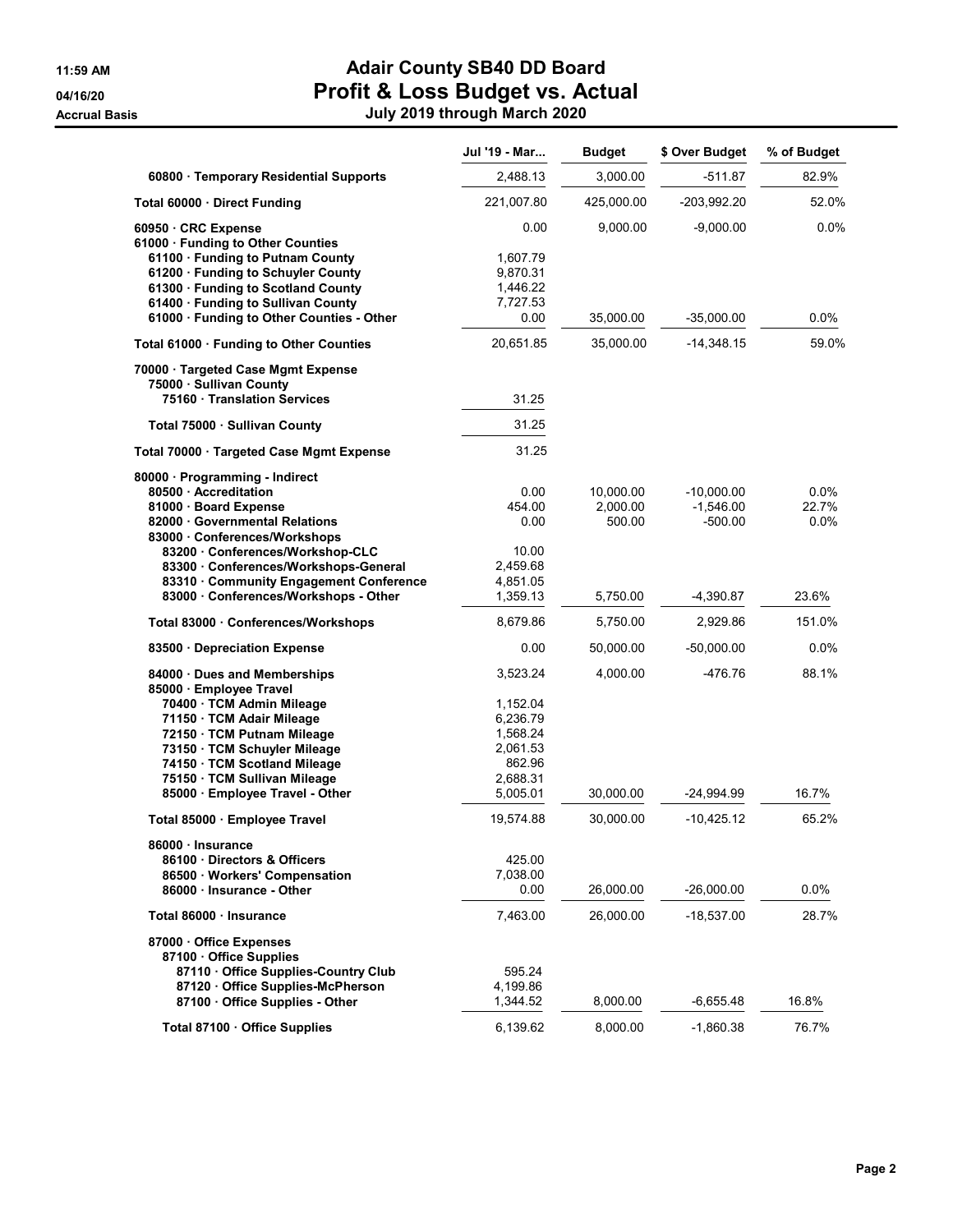|                                                                                                                                           | Jul '19 - Mar                       | <b>Budget</b> | \$ Over Budget | % of Budget |
|-------------------------------------------------------------------------------------------------------------------------------------------|-------------------------------------|---------------|----------------|-------------|
| 87200 · Postage<br>87210 · Postage-General<br>87220 · Postage-TCM<br>87200 · Postage - Other                                              | 852.70<br>658.64<br>0.00            | 2,000.00      | $-2,000.00$    | $0.0\%$     |
|                                                                                                                                           | 1,511.34                            | 2,000.00      | $-488.66$      | 75.6%       |
| Total 87200 · Postage                                                                                                                     |                                     |               |                |             |
| 87300 Advertising/Marketing                                                                                                               | 605.00                              | 3,000.00      | $-2,395.00$    | 20.2%       |
| 87400 Copier<br>87420 Copier-McPherson<br>87400 · Copier - Other                                                                          | 3,384.48<br>0.00                    | 4,500.00      | -4,500.00      | 0.0%        |
| Total 87400 · Copier                                                                                                                      | 3,384.48                            | 4,500.00      | $-1,115.52$    | 75.2%       |
| 87450 · Employee Retention/Appreciation<br>87700 · Building Maintenance<br>87710 Janitorial                                               | 1,756.31                            | 3,500.00      | $-1,743.69$    | 50.2%       |
| 87711 Janitorial-Country Club<br>87712 Janitorial-McPherson<br>87710 Janitorial - Other                                                   | 5,243.43<br>8,828.45<br>12.20       |               |                |             |
| Total 87710 · Janitorial                                                                                                                  | 14,084.08                           |               |                |             |
| 87720 · Lawn Care<br>87721 Lawn Care-Country Club<br>87722 Lawn Care-McPherson                                                            | 750.00<br>210.00                    |               |                |             |
| Total 87720 · Lawn Care                                                                                                                   | 960.00                              |               |                |             |
| 87730 · Snow Removal<br>87731 · Snow Removal-Country Club<br>87732 · Snow Removal-McPherson                                               | 1,102.50<br>1,132.50                |               |                |             |
| Total 87730 · Snow Removal                                                                                                                | 2,235.00                            |               |                |             |
| 87700 Building Maintenance - Other                                                                                                        | 4,850.00                            | 20,000.00     | $-15,150.00$   | 24.3%       |
| Total 87700 · Building Maintenance                                                                                                        | 22,129.08                           | 20,000.00     | 2,129.08       | 110.6%      |
| 87800 · Software & Technology<br>87810 · Soft & Tech-Country Club<br>87820 Soft & Tech-McPherson<br>87800 · Software & Technology - Other | 104.00<br>8,632.00<br>29,270.20     | 55,000.00     | -25,729.80     | 53.2%       |
| Total 87800 · Software & Technology                                                                                                       | 38,006.20                           | 55,000.00     | -16,993.80     | 69.1%       |
| Total 87000 · Office Expenses                                                                                                             | 73,532.03                           | 96,000.00     | -22,467.97     | 76.6%       |
| 87500 · Personnel<br>51000 CLC Personnel<br>51100 CLC Center Salary Expense                                                               | 51,646.08                           |               |                |             |
| Total 51000 · CLC Personnel                                                                                                               | 51,646.08                           |               |                |             |
| 66000 Payroll Expenses<br>66500 · Salary Sick<br>66700 · Salary Vacation<br>66000 · Payroll Expenses - Other                              | 21,714.92<br>31,347.86<br>53,836.41 |               |                |             |
| Total 66000 · Payroll Expenses                                                                                                            | 106,899.19                          |               |                |             |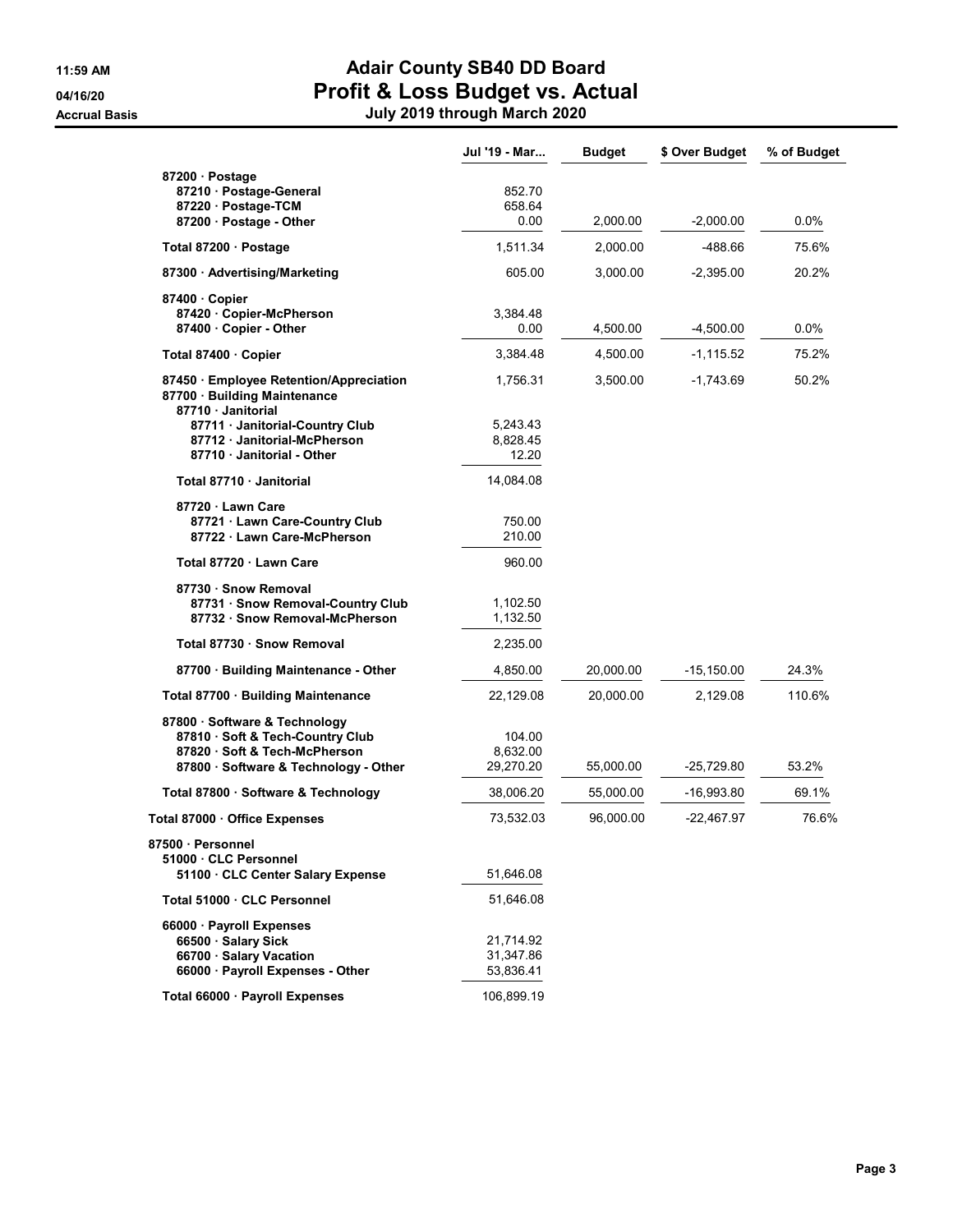|                                                                                                                                                                                                                                                                                                         | Jul '19 - Mar                                                                                                      | <b>Budget</b>                    | \$ Over Budget                      | % of Budget                |
|---------------------------------------------------------------------------------------------------------------------------------------------------------------------------------------------------------------------------------------------------------------------------------------------------------|--------------------------------------------------------------------------------------------------------------------|----------------------------------|-------------------------------------|----------------------------|
| 70300 · TCM Admin Salary<br>71110 · TCM Adair Salary Expense<br>71115 · TCM Adair Overtime<br>72110 · TCM Putnam Salary Expense<br>73110 · TCM Schuyler Salary Expense<br>74110 TCM Scotland Salary Expense<br>75110 · TCM Sullivan Salary Expense<br>87510 Salary Expense<br>87540 · Employee Benefits | 78,323.41<br>242,429.45<br>602.86<br>14,477.55<br>27,885.86<br>11,725.14<br>31,932.04<br>127, 135.33<br>181,377.72 |                                  |                                     |                            |
| 87550 · Unemployment Tax<br>87500 · Personnel - Other                                                                                                                                                                                                                                                   | 535.51<br>0.00                                                                                                     | 1,233,127.23                     | $-1,233,127.23$                     | 0.0%                       |
| Total 87500 · Personnel                                                                                                                                                                                                                                                                                 | 874,970.14                                                                                                         | 1,233,127.23                     | -358,157.09                         | 71.0%                      |
| 88000 Professional Services<br>88100 Audit<br>88200 · Legal Services<br>88300 Consulting                                                                                                                                                                                                                | 3,975.00<br>345.00<br>0.00                                                                                         | 3,900.00<br>2,000.00<br>1,000.00 | 75.00<br>$-1,655.00$<br>$-1,000.00$ | 101.9%<br>17.3%<br>$0.0\%$ |
| Total 88000 · Professional Services                                                                                                                                                                                                                                                                     | 4,320.00                                                                                                           | 6,900.00                         | $-2,580.00$                         | 62.6%                      |
| 88500 Training<br>76000 · TCM Training<br>88500 Training - Other                                                                                                                                                                                                                                        | 1,125.25<br>10,639.15                                                                                              | 15,000.00                        | -4,360.85                           | 70.9%                      |
| Total 88500 · Training                                                                                                                                                                                                                                                                                  | 11,764.40                                                                                                          | 15,000.00                        | $-3,235.60$                         | 78.4%                      |
| 89000 Utilities<br>89100 Electricity<br>89110 · Electricity-Country Club<br>89130 Electricity-314 E McPherson<br>89100 · Electricity - Other                                                                                                                                                            | 1,445.03<br>3,305.78<br>0.00                                                                                       | 7,000.00                         | $-7,000.00$                         | 0.0%                       |
| Total 89100 · Electricity                                                                                                                                                                                                                                                                               | 4,750.81                                                                                                           | 7,000.00                         | $-2,249.19$                         | 67.9%                      |
| 89200 Gas<br>89210 Gas-Country Club<br>89220 · Gas-McPherson<br>89200 Gas - Other                                                                                                                                                                                                                       | 514.21<br>570.87<br>0.00                                                                                           | 2,500.00                         | $-2,500.00$                         | 0.0%                       |
| Total $89200 \cdot Gas$                                                                                                                                                                                                                                                                                 | 1,085.08                                                                                                           | 2,500.00                         | -1,414.92                           | 43.4%                      |
| 89300 · Trash<br>89310 Trash-Country Club<br>89320 Trash-McPherson<br>89300 Trash - Other                                                                                                                                                                                                               | 731.62<br>724.79<br>0.00                                                                                           | 2,000.00                         | $-2,000.00$                         | 0.0%                       |
| Total 89300 · Trash                                                                                                                                                                                                                                                                                     | 1,456.41                                                                                                           | 2,000.00                         | $-543.59$                           | 72.8%                      |
| 89400 · Telephone & Internet<br>70250 TCM On Call Phone<br>89410 · Telephone & Internet-Country CI<br>89420 · Telephone & Internet-McPherson<br>89400 · Telephone & Internet - Other                                                                                                                    | 1,489.24<br>1,494.21<br>7,949.67<br>0.00                                                                           | 11,000.00                        | $-11,000.00$                        | 0.0%                       |
| Total 89400 · Telephone & Internet                                                                                                                                                                                                                                                                      | 10,933.12                                                                                                          | 11,000.00                        | $-66.88$                            | 99.4%                      |